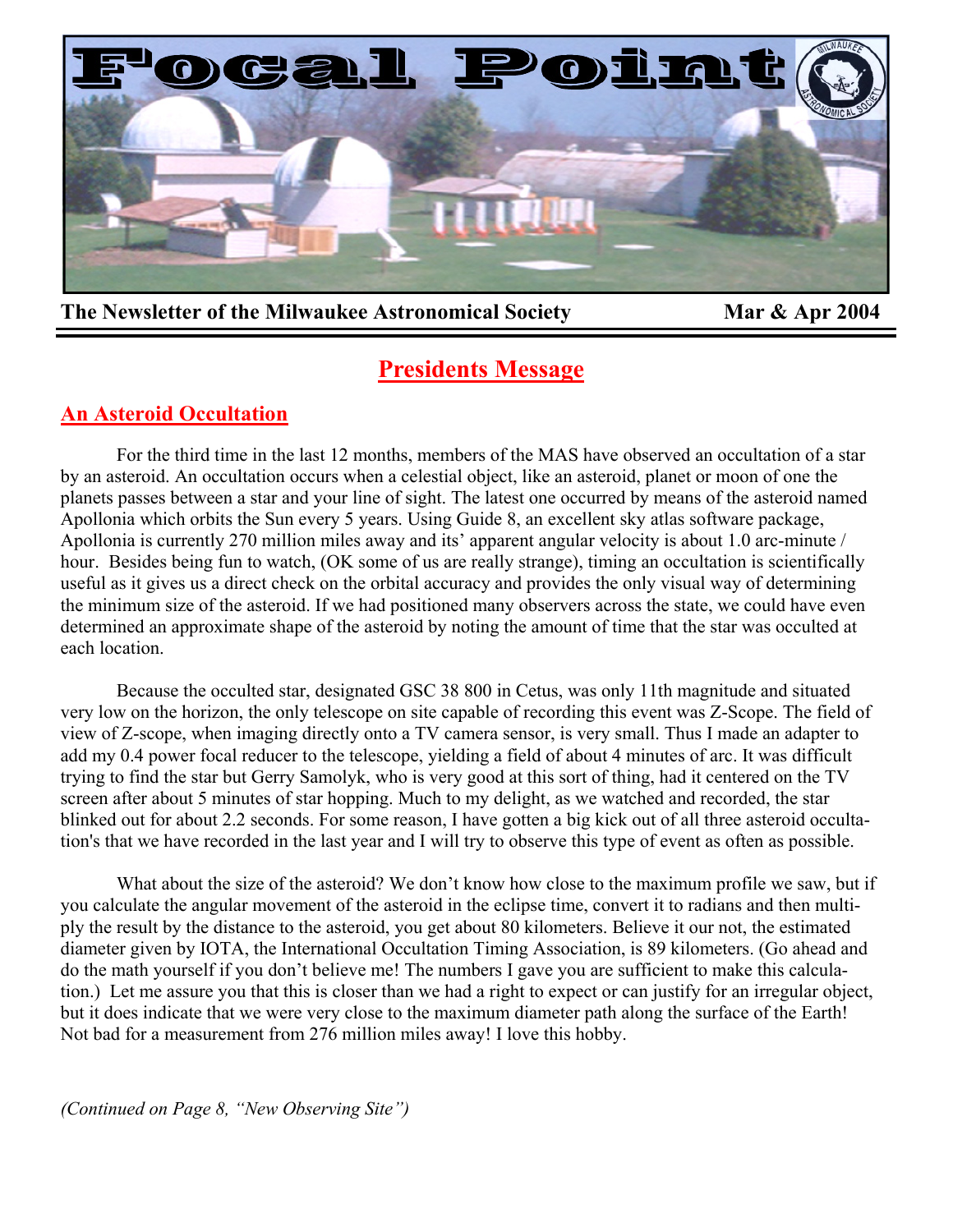# **MAS General Meetings**

The March and April meetings of the Milwaukee Astronomical Society will be held at the UWM Kenwood Campus in the Physics Bldg., Room 133.

The Board meets at 7 PM (All board members are requested to attend) and the general Membership meets at 8 PM. Visitors are welcome. See the map below for directions:



## **May Elections**

There are four open board seats this year. The remainder are eligible for re-election. Board members are elected by the membership. Anyone interested in running for a board seat should contact Gerry Samolyk.

All offices are open for election this year. President, VP, Treasurer, and Secretary are one year terms, Observatory Director is a three year term. It should be noted that after serving for six years, Scott Jamieson has decided not to run again. The officers are elected by the board members. Anyone interested in running for an office should contact Scott Jamieson.

#### **New Members**

A warm welcome to these new members of the  $MAS$ 

DeeAnn Dorman Milwaukee, WI

Paul Denicola and family New Berlin, WI

Scott Nehring Milwaukee WI

William Steele and family Waukesha, WI

### **Upcoming Messier Marathon**

The Messier Marathon is an attempt by an observer to track down the 101 Messier objects in the sky. This is the best time of the year to do it because if you start at dusk and observe till dawn, you have a good chance of seeing all 101 objects which is quite an accomplishment. This years marathon will take place on March 20th (Rainout Date is March 27th). Whether you stop by for an hour or spend the whole night, it's a good way to get familiarized with the MAS telescopes or bring your own out. the Messier Marathon is not really a formal hunt but an excuse to have a good time observing as many of those faint-fuzzies as possible. Even when we have played hide and seek with the clouds, we have had great fun. In past years, pizza runs were made to keep everyone charged up to last the night. Come out and give it a try.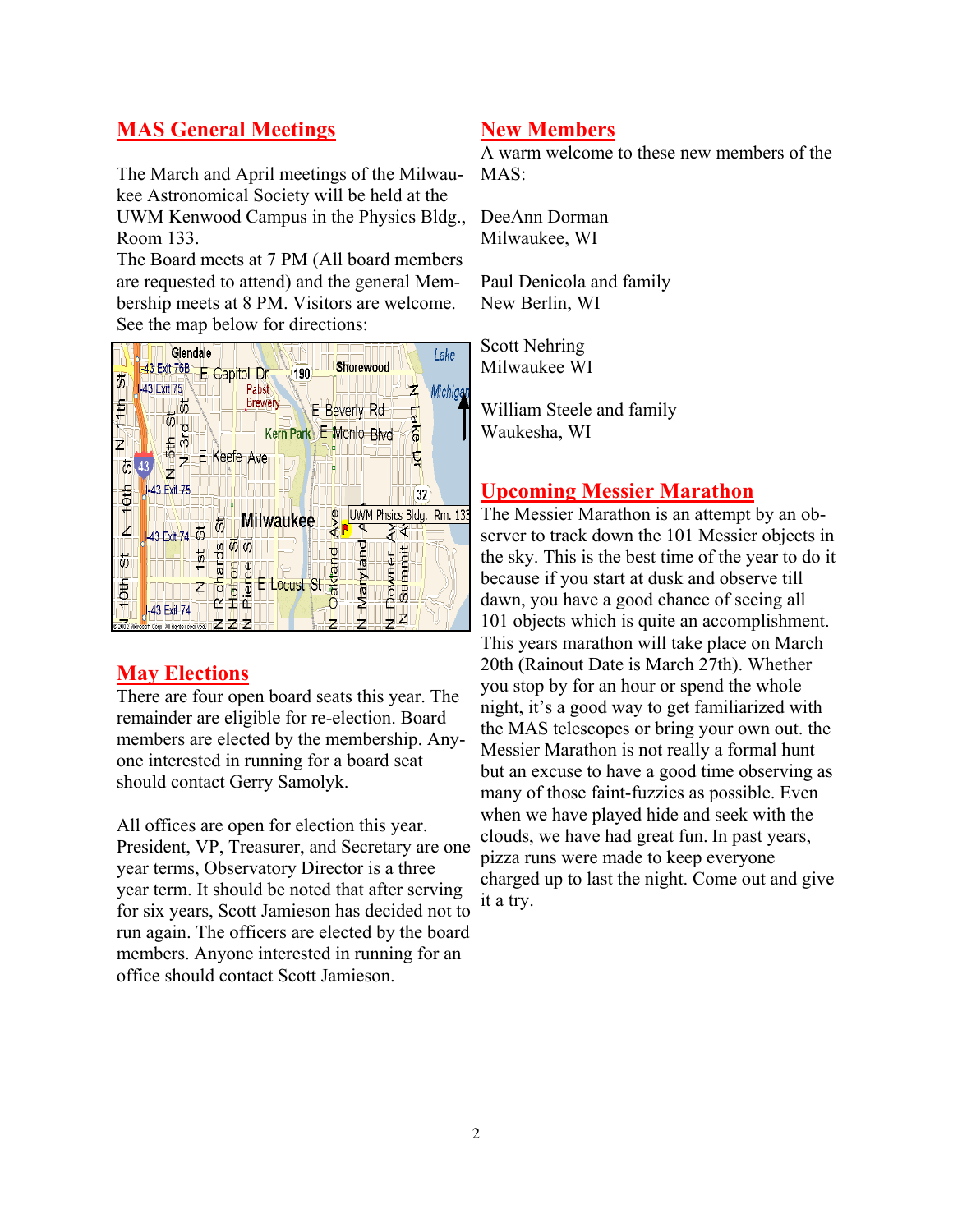# **Wisconsin Observers Weekend**

One of the biggest highlights of the year for area amateur astronomers and their families is the Wisconsin Observers Weekend (WOW) hosted by NEWSTAR. Three days of summer camping and observing at Hartman Creek State Park just west of Waupaca Wisconsin. Amateur astronomers from all over the mid-west bring along their telescopes for a weekend filled with the fun of helping some find objects for the first time, as well as the enjoyment of pursuing the challenge of finding new objects for their own enrichment. Whether or not you own a telescope or are a seasoned observer you will enjoy what WOW has to offer.

Hartman Creek State Park is 1,500 acres of post-glacial beauty located about 30 miles northwest of Oshkosh on the upper Waupaca Chain-O-Lakes. Visitors can enjoy camping swimming, hiking, biking, picnicking, and fishing, amidst the gently rolling woodlands, prairies, lakes and wetlands. Ten miles of hiking trails, including a segment of the National Scenic Ice Age Trail, offer plenty of opportunity to stretch your legs while enjoying numerous wildflowers and abundant bird life. The park also has designated off-road bicycling trails and low-traffic roads surrounding the area provide safe routes for the touring cyclist as well. Hartman Lake has a 300-foot sandy beach and swimming area for a cool dip after a hot day.

WOW reserves all five group campsites at Hartman Creek State Park so that your evening observing environment is white light free and as dark as possible for your enjoyment. This is primitive camping – pit toilets and hand water pump only – but hot showers and "flushes" are available in the family campground a short distance down the road. Tent camping sites are plentiful, however there is no parking on the grassy areas, so recreational vehicles or campers may find space tight in the limited parking areas. Saturday afternoon NEWSTAR hosts an ice cream social for WOW attendees free of charge.

Just down the road, the town of Waupaca has all the conveniences and amenities you might need, and hotels are nearby if you do not wish to camp. Although it's only approximately 5 miles away, light pollution from Waupaca has very little impact on Hartman Creek State Park.

Registration is limited to 150 attendees this year. Registration closes June 2nd, 2004. Registration for the general public is \$9. per adult and \$2. per child. This fee includes your WOW registration and camping fee. You must purchase a state park sticker or daily pass to enter the park.

You may have a registration form emailed to you. Just reply to ty@uspower.net. Additional info can be found at the parks website: http://www.dnr.state.wi.us/org/land/parks/specific/hartman/ Camping info and maps can be found at: http://www.reserveamerica.com/jsp/commonpage.jsp?goto=/usa/wi/hart/newindex.html

Looking forward to seeing you under the stars at WOW 2004,

Ty Westbrook WOW 2004 coordinator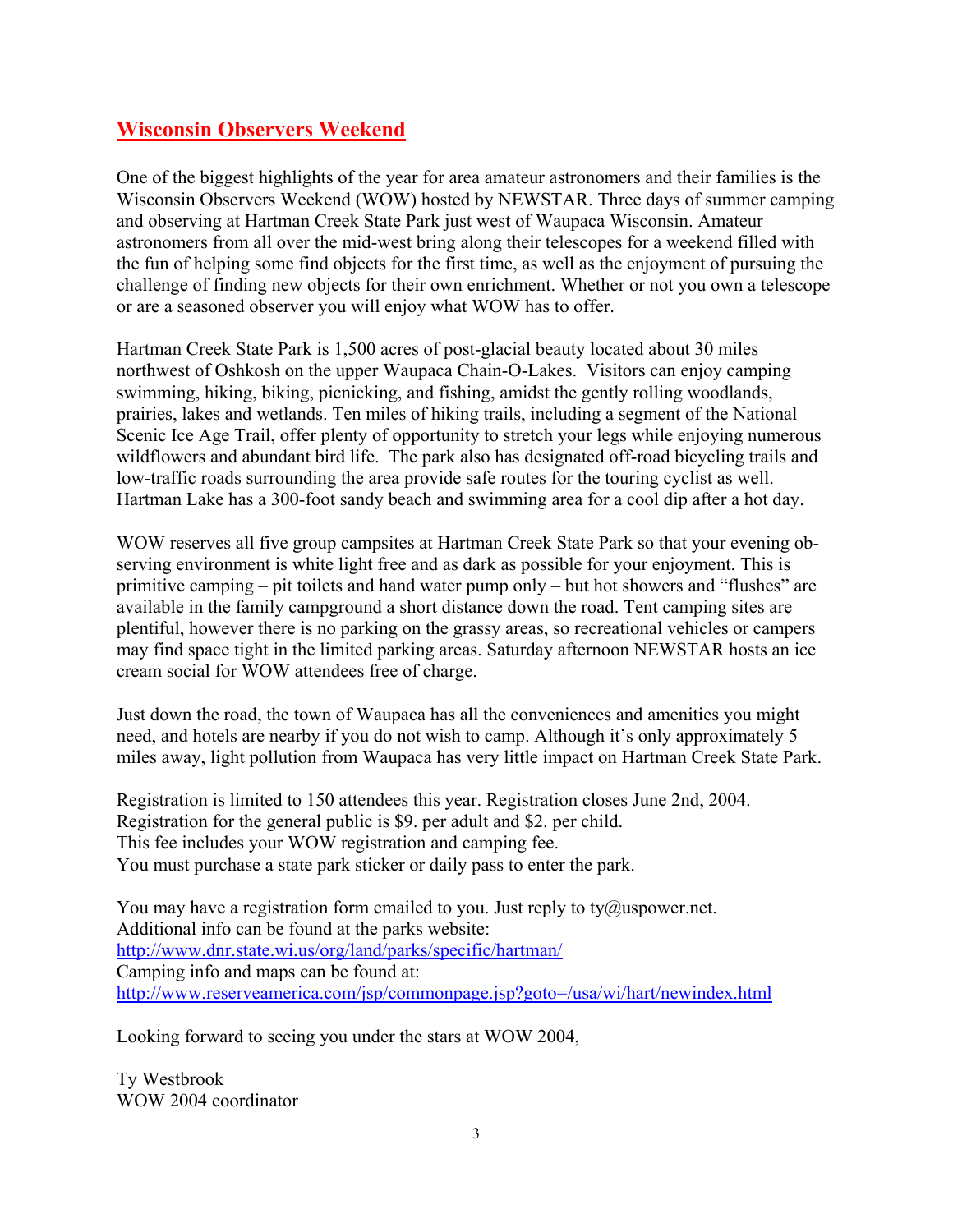# **Benefits of Membership in the Astronomical League**

The Astronomical League is a Federation of Astronomical Societies. Current membership of the Astronomical League consists of 20,000 individual members in more than 275 astronomy clubs across the United States.

Your affiliation with the Astronomical League is a benefit of membership in your local society. You may also join the AL as a Member-at-Large. Your member society pays \$10 per year, and you pay

\$5.00 per year through your society's dues, or \$25.00 per year as a Member-at-Large, to join the Astronomical League and receive the following benefits.

REFLECTOR - Quarterly newsletter sent to each member of the AL. As a member, you are entitled to submit for consideration of publication special club activities and astronomically related work you are doing, including astrophotography.

LIABILITY INSURANCE - The Club and Chapter Liability Insurance Program provides comprehensive protection for acts committed by members working for the chapter and under its direction. Enroll directly with the insurance company.

achievement. The Astronomical League provides a wide range of observing certificates suitable I have used a variable used a variable processes of values of  $\epsilon$  and  $\epsilon$  and  $\epsilon$  and  $\epsilon$  and  $\epsilon$  and  $\epsilon$  and  $\epsilon$  and  $\epsilon$  and  $\epsilon$  and  $\epsilon$  and  $\epsilon$  and  $\epsilon$  and  $\epsilon$  and  $\epsilon$  and  $\epsilon$  and  $\epsilon$  and  $\epsilon$  and  $\epsilon$  a to astronomers at all levels of expertise, from beginner to accomplished expert. See the Al Web-OBSERVING AWARDS - Messier, Herschel 400, Herschel II, Binocular Messier, Binocular Deep-Sky, Double Star, Southern Skies, Urban, Lunar, and Meteor Awards with certificates of site for a complete list: www.AstroLeague.org

LEAGUE BOOK SERVICE - A 10 per cent discount or more on all astronomical and related science books published in the U.S.

LEAGUE SALES OFFICE - Retail sales on League publications, AL jewelry, decals, T-shirts, postcards, etc. It also handles quantity orders of all League Publications at a discount. http://www.astronomicalleague.com/

LEAGUE PUBLICATIONS - As an aid to the observer and student, the League offers these and other publications through the League Sales Office:

OBSERVE: a Guide to the Messier Objects OBSERVE: and Understand the Sun OBSERVE: the Herschel Objects OBSERVE: Eclipses OBSERVE: the Meteors Math for the Amateur Astronomer

PAMPHLETS & ASTRO NOTES - How to Organize an Astronomy Society, and other useful topics, available from Astronomical League Sales: http://www.astronomicalleague.com/

*(Continued on Page 9)*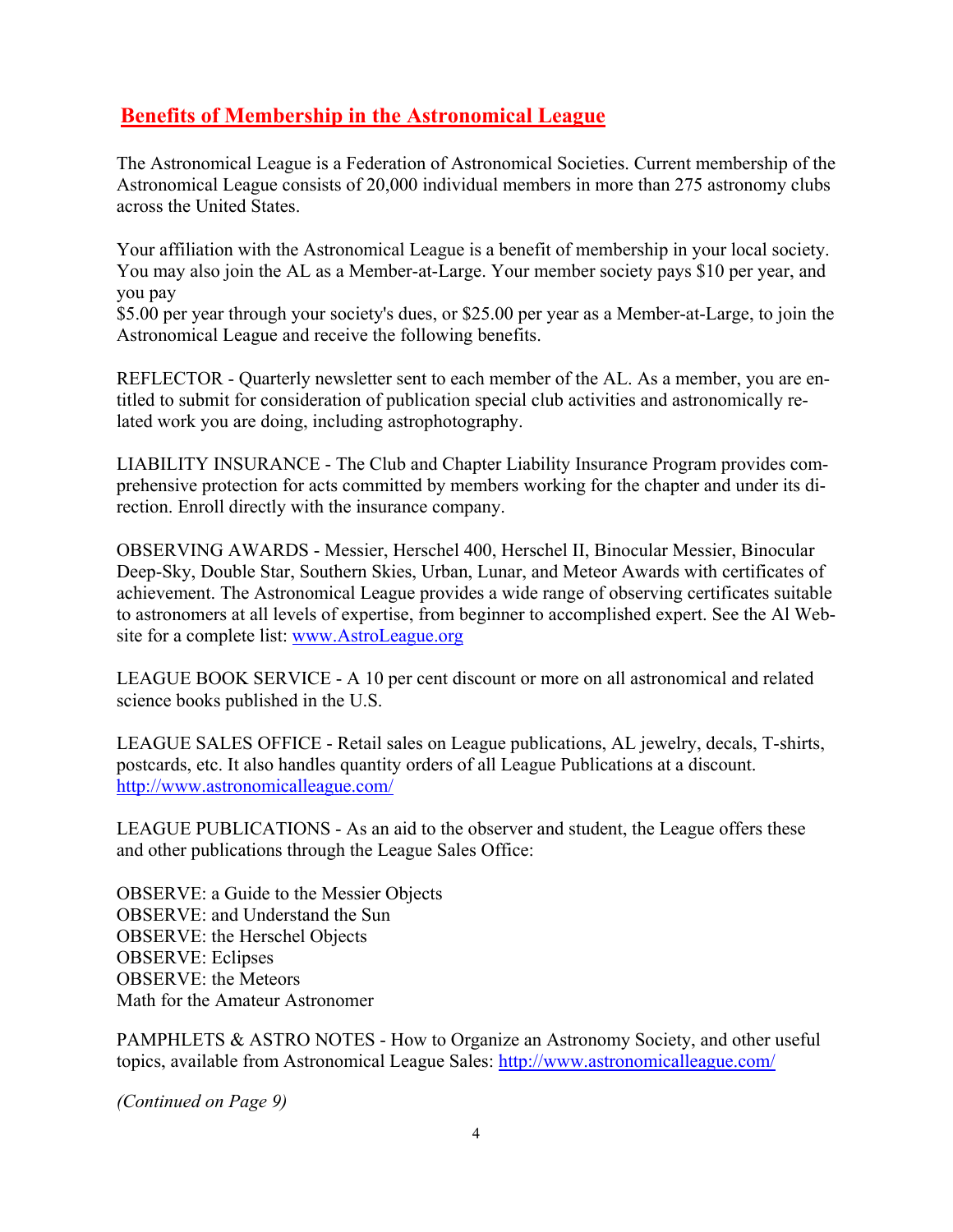# **NCRAL Region Award Notification**

*from Lee Keith*

Dear Astronomy League Correspondent or Member-at-Large,

Do you know someone who has dedicated his or her time and energy in pursuit of hobby, astronomy? Wouldn't you like to let them know they are appreciated for their hard work? This is your chance! It's time to make submit nominations for the NCRAL's Region Award. This award recognizes exceptional individual effort and meritorious service to amateur astronomy through their local astronomy club, public outreach, the NCRAL or the Astronomical League.

Using the guidelines and submission forms attached, we have made it easier than ever to nominate someone you feel deserves this award. This award will be presented in a special ceremony at the dinner banquet concluding the NCRAL regional convention in Burlington, Iowa on Saturday, May 1st, 2004.

# **The Rules for nomination are as follows:**

- 1. The individual must be a member in good standing either through an A.L member organization or as a current member-at-large in the North Central Region.
- 2. The three current regional officers and the regional representative are NOT eligible for this award. Past winners are also ineligible for this award.
- 3. The regional officers and the regional representative are the voters and will base their decision on the information provided. Each member votes independently and will use his/her best judgment. All decisions are final.
- 4. The winner will not be revealed until the banquet at the end of the convention. Those not chosen, will not be revealed.
- 5. All non-winning nominations will be kept on file for two years after submission. After such time, a new nomination will need to be completed.

There are many deserving candidates within our region. It is our hope to have at least one nomination from each society in the NCRAL. I look forward to receiving your nominations in the mail at the above listings.

Sincerely,

Ty Westbrook, Vice-Chair, NCRAL 330 W Brewster St. Appleton WI 54911-3677

Phone 920-733-7264

E-mail:  $tv@uspower.net$ </u>

**Note:** Anyone in need of an application may contact our Astronomical League correspondent, Lee Keith at (414) 425-2331 or: leekeith $1$ @juno.com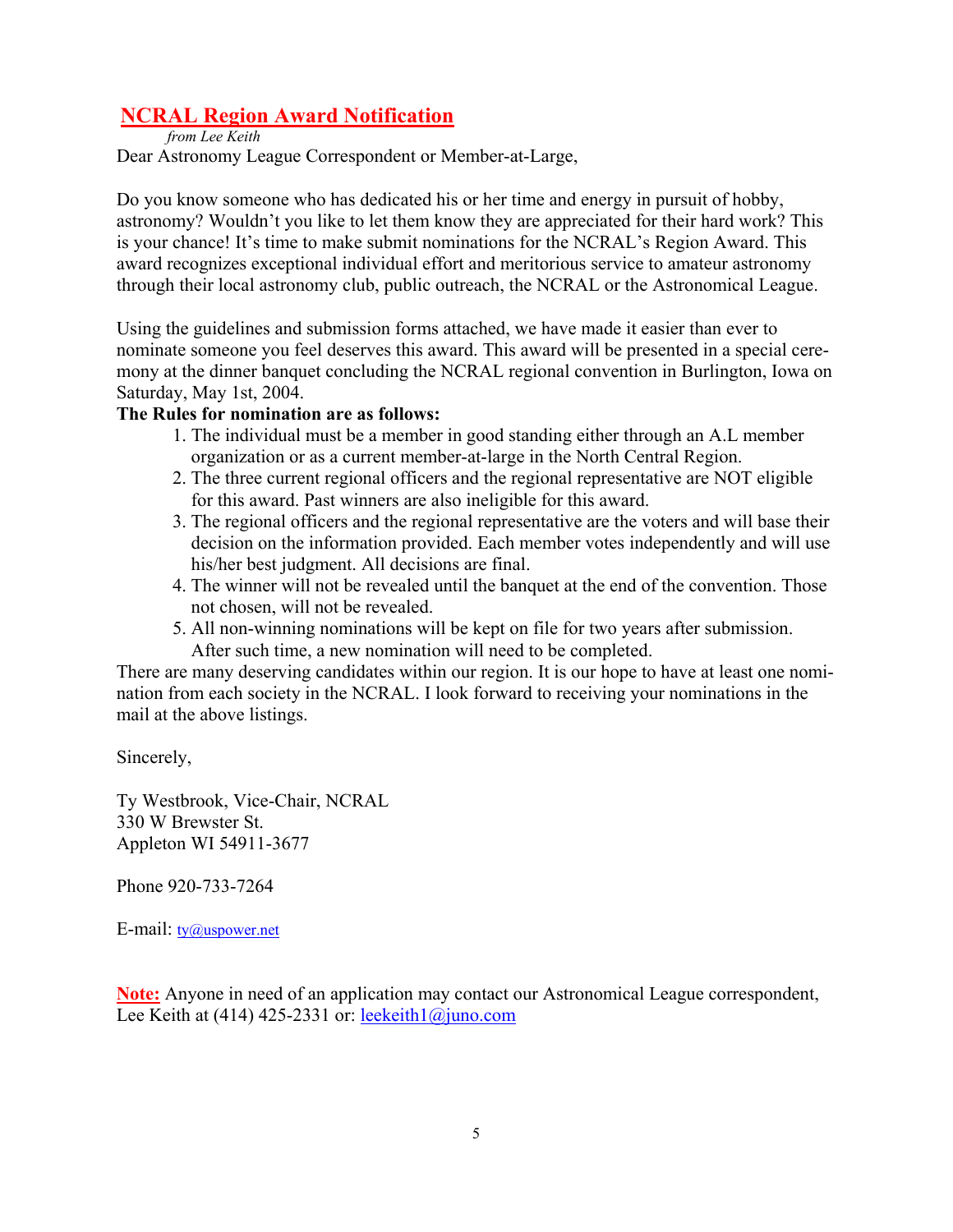# **The Variables are Coming!**

*by Rudy Poklar*

Many MAS meeting attendees have heard program talks by Observatory Director Gerry Samolyk and others on measuring the magnitude variations of Variable stars and the significance of the recorded behavior. One such pulsating variable, Z UMa, is tracked by MAS as a club project and to get members started in making visual estimates of brightness magnitude. Quite a few members of MAS are also participating members of the American Association of Variable Star Observers (AAVSO). It's a unique organization of 1000+ amateur astronomers, world wide, who measure the changing magnitude of several classes of stars that vary as a function of time. They contribute these observations to a central data base (AAVSO) for use by professional and advanced amateur astronomers in studying the physical nature of our universe. It is another piece of the puzzle in helping to define our cosmos. Over many decades, the AAVSO has accumulated over 11 million observations that are available to all for scientific study. The January 2004 issue of the AAVSO Newsletter compiled the reported observations for the years 2002-2003 with some surprising results. Some of the items that stand out are:

Worldwide, 752 observers reported a total of 432,660 observations.

 Of the above total, 271 observers in the U.S. reported 31%, or 133,800 observations. In a further breakdown by the 50 states, Wisconsin is second in total reported observations only to the leader, California:

California had 38 observers reporting 23,592 observations

Wisconsin had 13 observers report 18,394 observations

A fair number of MAS members have contributed to this Wisconsin total

There are other state observers (non MAS) who have also been traditionally big contributors. A large share of the MAS observations were done by Gerry Samolyk, but many others, like the writer, contributed a humble number of observations, as well. Gerry has been a veritable "Johnny Appleseed" of variable star observing, training many of us in measurement techniques and fostering scientific study at MAS. He has also encouraged cross training one another in photometric measurement of Eclipsing Binary and RR Lyrae type variables. Gerry, in turn, had been influenced, by his peers such as senior members Ed Halbach and Bill Albrecht. MAS member, Gene Hanson, currently of Cave Creek, AZ has been recognized by AAVSO for his prodigious output in the past. Gene also was a product of previous MAS training during his Wisconsin days.

Last but not least, MAS's ability to measure and record variables such as Eclipsing Binaries has been significantly enhanced by the upgrading and computerization of observing facilities under President Scott Jamieson's leadership.

Most Variable observers derive satisfaction by knowing their observations contribute to scientific astronomical study. There is also satisfaction in working with fellow AAVSO members, where the majority of them are active contributors as well. There is no other organization like it.

*Eds. Note: Ed Halbach, Bill Albrecht, Gerry Samolyk, and Gene Hanson have all received special recognition awards from AAVSO as reported in previous issues of the Focal Point newsletter. For more information on variable star observing, classes of variables, observing techniques, etc. see the AAVSO web page at www.aavso.org For more information on variable star observing, classes of variables, observing techniques, etc. see the AAVSO web page at http://www.aavso.org*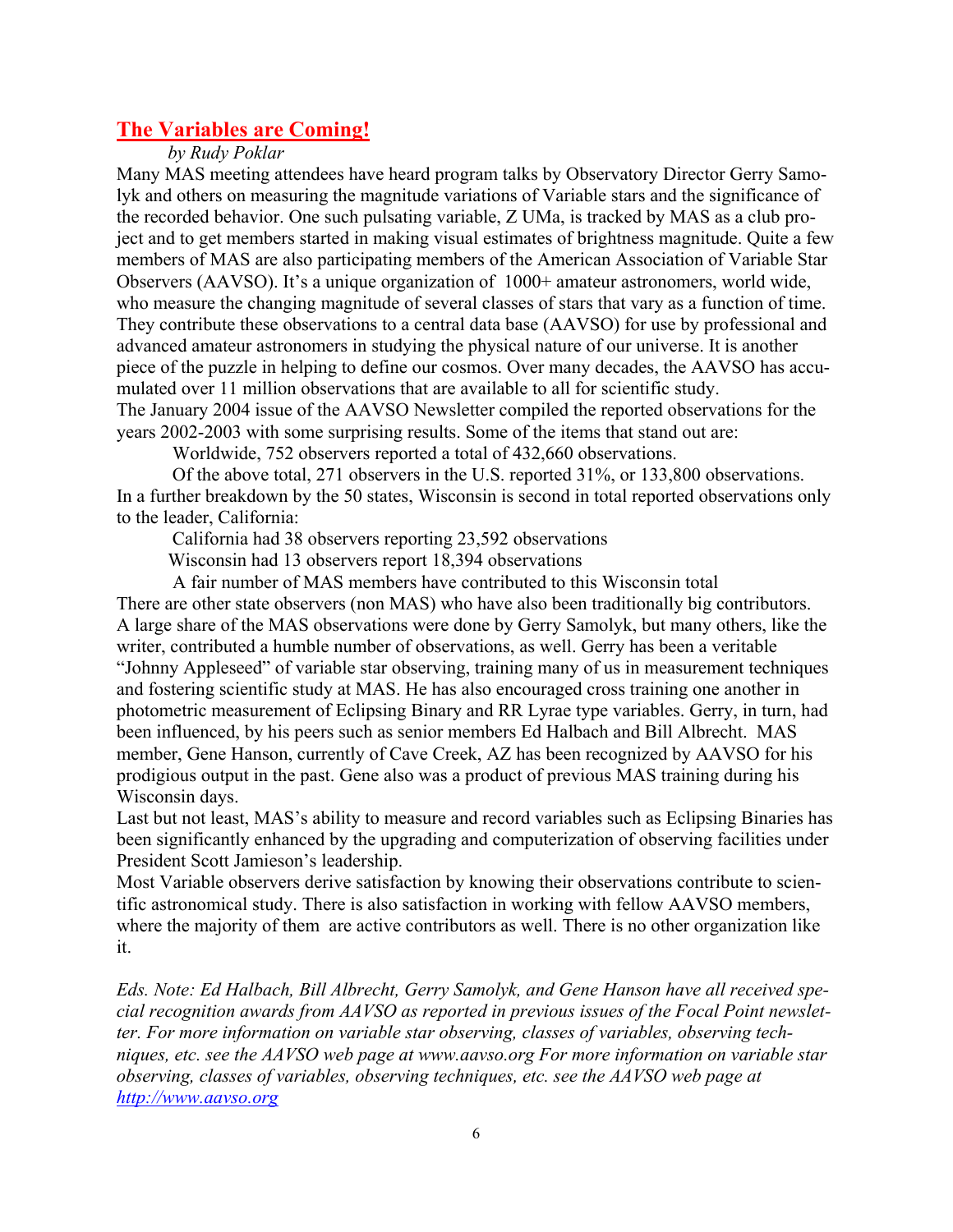# **Z UMa Rising**

#### by Gerry Samolyk

As spring approaches the semi regular variable star, designated "Z UMa", is visible once again in the evening sky. Four years ago the MAS started a project observing the brightness changes of this star in order to familiarize our membership with variable star observing.

To place a brightness value (magnitude), it's a simple matter of comparing the variable to nearby comparison stars. First, find one comparison star that is slightly brighter and another that's slightly fainter. Then estimate the brightness of the variable relative to those stars.

Visit the MAS website at http://www.milwaukeeastro.org/ , scroll down to Z UMa and click on "Particulars". There you'll find star finder charts and graphs showing MAS results of observations thus far.

# **Astronomical Resources:**

I am a member of the Roanoke Valley Astronomical Society, and I would like to briefly tell you about two resources that may be of value to your local membership. If you agree, please tell others.

First and foremost, I have spent many months developing and refining my astronomy links web site. It has received several thousand visitors so far, and perhaps you already know about my free site. Its major purpose is to help us amateur astronomers easily find many of the most useful resources on the web. I have also paid attention to the needs of beginners.

Kindly pay a visit to my site. It is not fancy, just functional. It works very well with slow Internet connections: http://members.cox.net/clarkt7/astronomylinks

Secondly, even though most astronomers use Windows software, a growing number of us also have access to Macintosh computers. I have had the pleasure of collaborating with an exceptional astronomer and programmer in Canada to help refine his elegant Mac shareware program, EquinoX.

I asked Darryl Robertson to include several lists of objects that are in the Astronomical League's observe award programs. You can precisely find and view individually or together (even with DSS images) double stars, variable stars, stars with planets, Messier objects, Caldwell objects, the Herschel 400, the Herschel II, the Arp 338, and all of the NGCs. EquinoX accurately tracks planets, asteroids, comets, and the major moons of Jupiter and Saturn. It controls, even by voice alone, several types of Meade and Celestron telescopes, and it works with webcams. The trial download is free; the full program is \$29.

I recently used custom maps that I prepared with EquinoX, and a laser dot finder, to complete my Messier list without any go-to assistance -- and I'm mentioned in the current Reflector. (In case you wondered, I never have and never will receive any payment for helping develop and telling folks about Darryl's delicious astronomer's tool. This is part of my witness to our community.) http://www.microprojects.ca/MPjEquinoxPage.html

Clear skies, Clark M. Thomas clarkt7@cox.net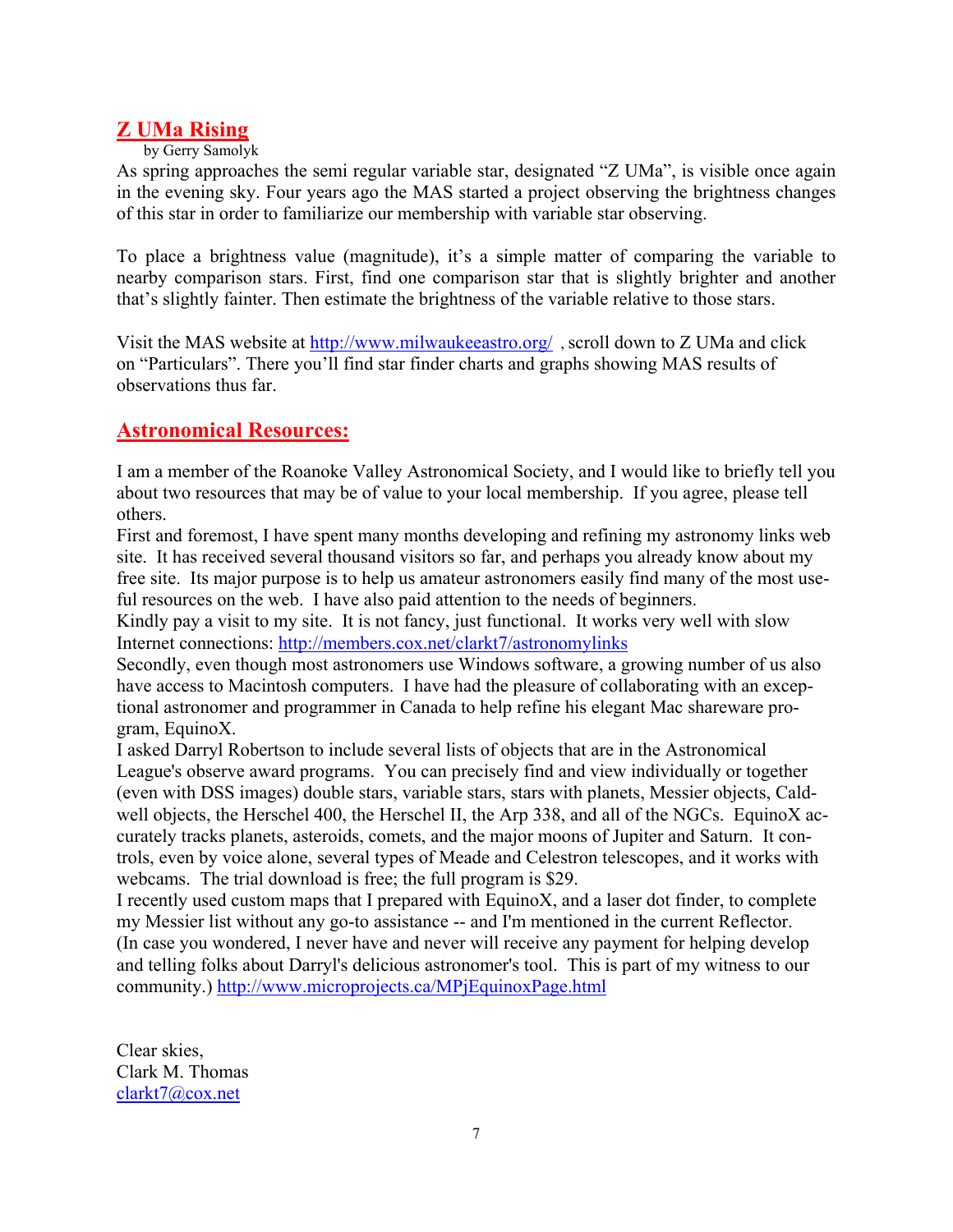# *(From front page, President's Message)*  **New Observing Site Project**

Now that spring is near, the MAS will be resuming its search for a new site with darker skies. The existing possibility of selling the current MAS site has motivated us to be particularly persistent this spring and I am hopeful that we will find a suitable site. In preparation for this possibility, we have been discussing the many issues of a non-profit club going through such a major set of financial transactions and we feel we will be in need of legal help. If any of our members have the legal background to be able to help us through the sale and purchase of the land, and would like to help, please contact me directly at my home. My number is (262) 896-0119. Thanks.....Scott Jamieson.

# **Nebraska Star Party**

The next Nebraska Star Party from July 18th to 23rd, 2004, in north central Nebraska, is one of the country's premier dark skies of the Midwest. It is located in a county nearly the size of Connecticut but a population of only 5000. As a consequence, there is little light pollution from large cities, towns, ranches, etc.

 There have been nights when the Milky Way Galaxy is so bright that it is easy to locate with the naked eye right down to the horizon. The Great Hercules Cluster (M13), Lagoon Nebula (M8) and the Sagittarius Star Cloud (M24) are all naked eye objects. It is estimated that the naked eye limit surpasses magnitude 7.0!

 If you have any questions members can call me, Lee Keith, at 414-425-2331 to speak with me about my trip to last year's NSP or to get a brochure. You can also call the NSP coordinator, Eric Balcom, at (402) 491-3502.

## **Astronomical League**

The 2004 North Central Region of the Astronomical League convention will be held in Burlington, Iowa on Saturday, May 1st, 2004. Registration before April 1st is \$25 and \$40 afterwards. There will be a banquet featuring Dr. John Gurnett, Carver/J.A. Van Allen Professor of Physics & Astronomy at the University of Iowa. No topic was specified. For more info go www.astroleague.org or contact Lee Keith at 414-425-2331 or leekeith1@juno.com

## **For Sale:**

12.5" F/6 Dobsonian with excellent Enterprise optics, 2" Astro Systems focuser, Mars red dot finder, Desert Shield to cover scope when not in use, built by Morningstar telescopes, Dobdriver II with notebook computer to drive the scope with Roboscope software, Guide V4 software, I have used a van for transportation (either Lumina APV, Plymouth Voyager, or Ford Windstar). Pick up price is \$875. Call Mike Cain at 847-223-2487 or E-mail: cainmh@aol.com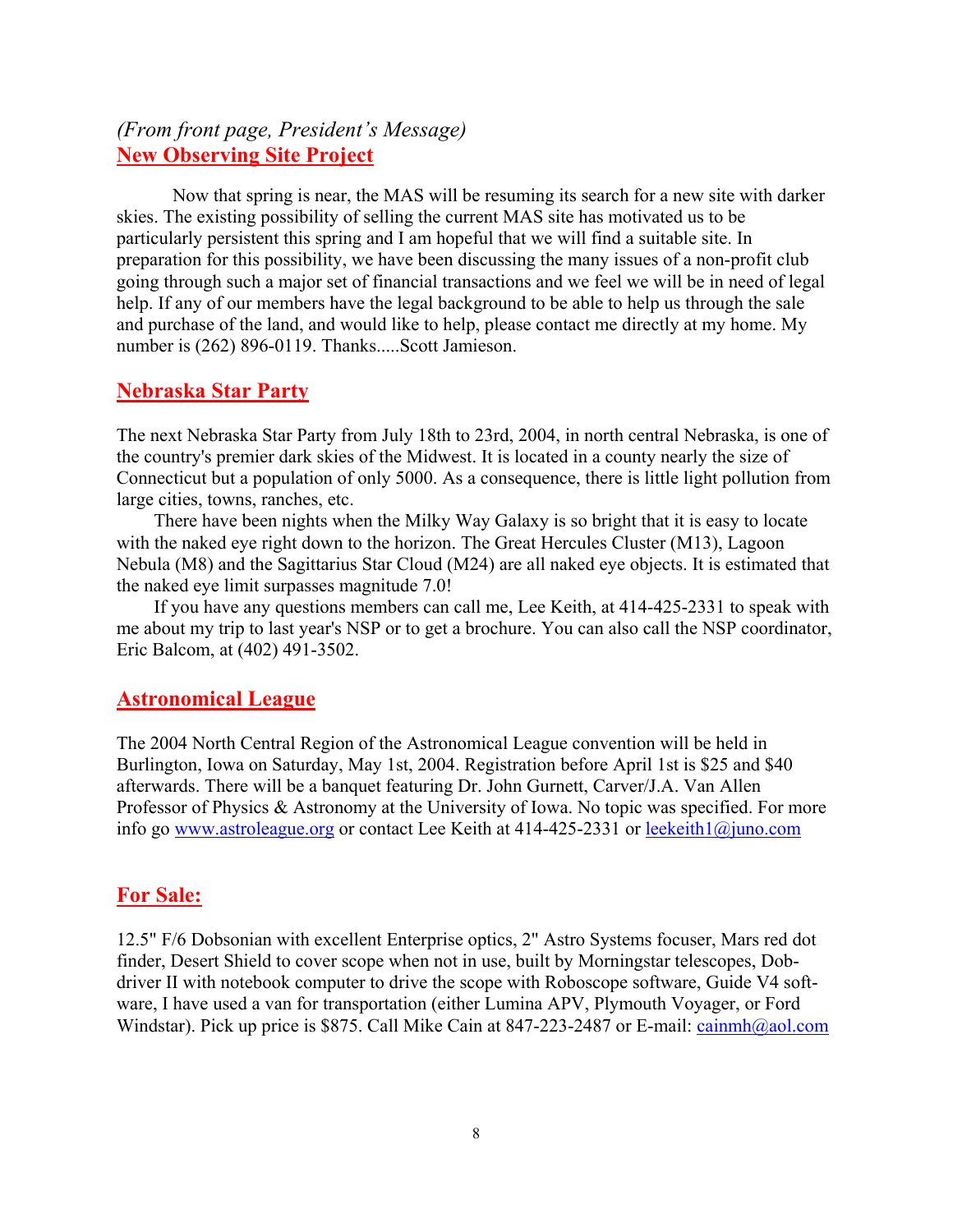*(continued from page 4, "Benefits of Membership")* 

EDUCATIONAL GUIDES - Planned astronomy courses and guides prepared for group study.

AL SUBSCRIPTION SERVICE - For active amateur astronomers who do not belong to a League member society.

GENERAL AWARDS - Achievement awards at the junior, society, and national League levels, including the National Outstanding Young Astronomer Award.

For information on all Astronomical League Benefits, contact Executive Secretary: Jackie Beucher 11305 King Street Overland Park, KS 66210 E-mail: m31@everestKC.net

Visit the AL Home Page: http://www.astroleague.org

This list of Benefits of Membership in the Astronomical League is being provided as the result of a recent discussion on the Astro-Officers news group. Please feel free to distribute this information to members of your local astronomy society, and to reprint any or all of it in your local club publications and on your club websites.

Sincerely:

Ed Flaspoehler, AL Press Officer P.O. Box 7981 Dallas, TX 75209 eflaspo@aol.com

# **Interesting Websites**

The CCD Calculator: http://www.newastro.com/newastro/downloads/ccdCalcFree.asp

Julian Day Calculator: http://aa.usno.navy.mil/data/docs/JulianDate.html

2003 Table of Individual Observers: http://www.aavso.org/aavso/membership/totals.shtml

Milwaukee Clear Sky Clock: http://cleardarksky.com/c/MilwaukeeWIkey.html

Let's Talk Stars w/ David Levy: http://www.letstalkstars.com/

M 78 Animation:http://www.rc-astro.com/nebulae/mcneil\_anim.htm

Free Planetarium Program: http://www.hnsky.org/software.htm